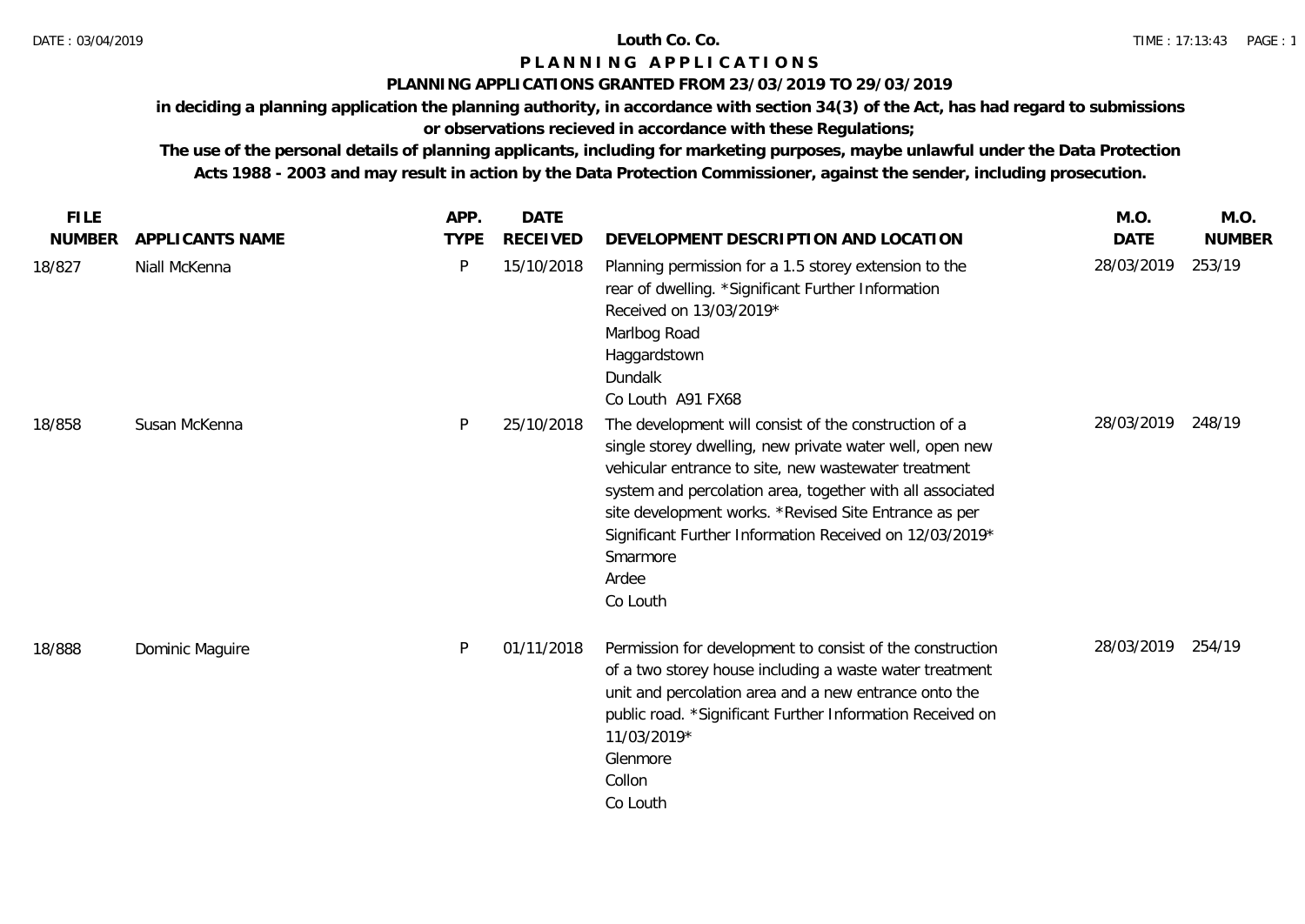## **PLANNING APPLICATIONS GRANTED FROM 23/03/2019 TO 29/03/2019**

**in deciding a planning application the planning authority, in accordance with section 34(3) of the Act, has had regard to submissions** 

# **or observations recieved in accordance with these Regulations;**

| <b>FILE</b>   |                                | APP.        | <b>DATE</b>     |                                                                                                                                                                                                                                                                                                                        | M.O.        | M.O.          |
|---------------|--------------------------------|-------------|-----------------|------------------------------------------------------------------------------------------------------------------------------------------------------------------------------------------------------------------------------------------------------------------------------------------------------------------------|-------------|---------------|
| <b>NUMBER</b> | APPLICANTS NAME                | <b>TYPE</b> | <b>RECEIVED</b> | DEVELOPMENT DESCRIPTION AND LOCATION                                                                                                                                                                                                                                                                                   | <b>DATE</b> | <b>NUMBER</b> |
| 18/964        | Laura Roche                    | P           | 27/11/2018      | Permission to construct proposed private residence,<br>install proposed wastewater treatment system and<br>percolation area, install new entrance onto main road,<br>including all ancillary site works.<br>Balgathern<br>Tullyallen<br>Drogheda<br>Co Louth                                                           | 28/03/2019  | 229/19        |
| 18/978        | Dundalk Building Supplies Ltd. | P           | 03/12/2018      | Permission for development to consist of a 9.57m high<br>building providers unit, consisting of 1633m2 floor area,<br>storage yard, car-parking, external lighting landscaping,<br>temporary wastewater treatment system and associated<br>site development works.<br>Old Newry Road<br>Red Cow<br>Dundalk<br>Co Louth | 29/03/2019  | 256a/19       |
| 19/71         | Mary Landy                     | P           | 07/02/2019      | Permission for proposed replacement of 2 no. roof lights<br>with 2 no. dormer design windows on front elevation<br>(west) of existing semi detached dormer dwelling house.<br>22A Forest Grange<br>Ballymakenny Road<br>Yellowbatter<br>Drogheda, Co Louth                                                             | 28/03/2019  | 231/19        |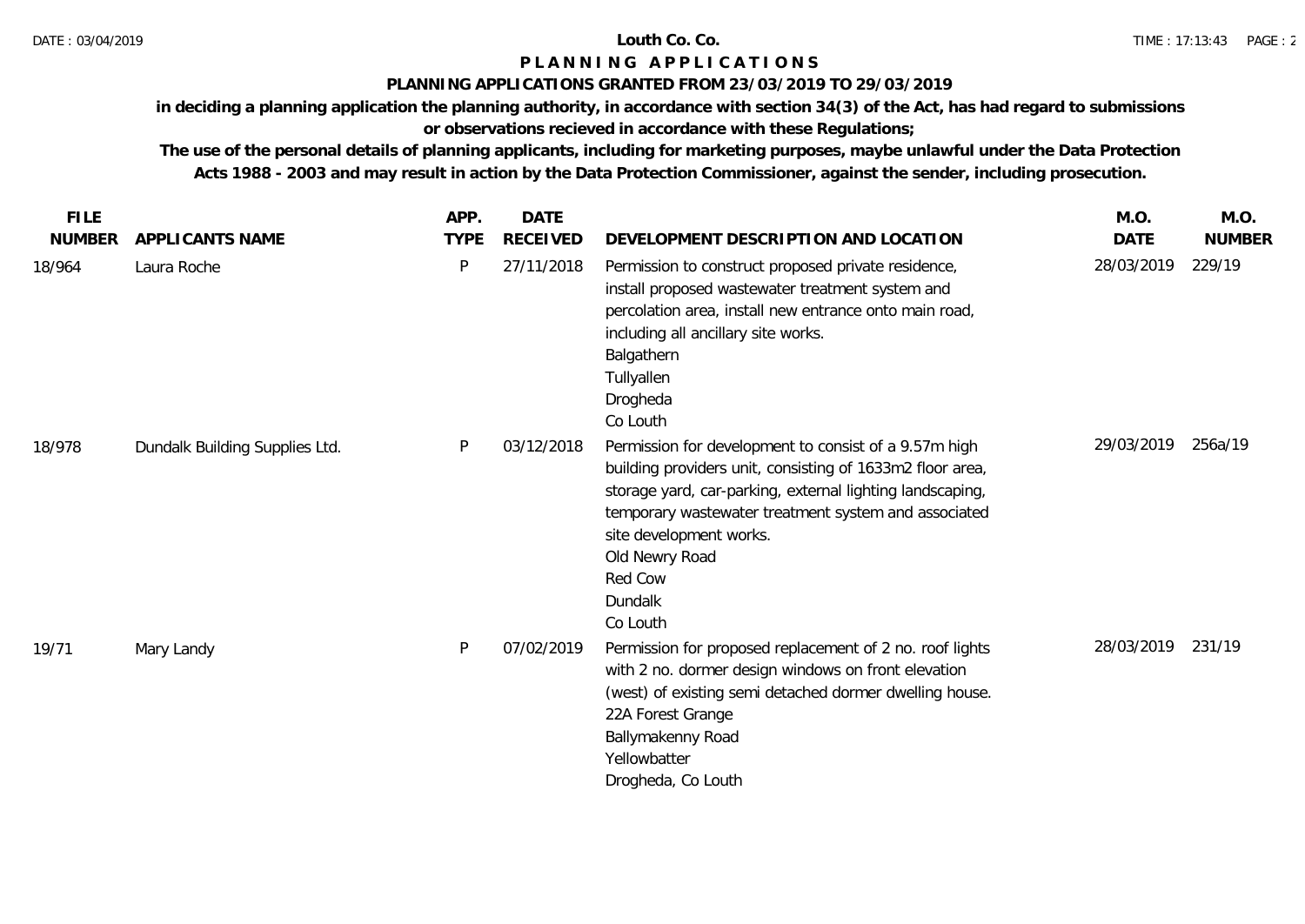## **PLANNING APPLICATIONS GRANTED FROM 23/03/2019 TO 29/03/2019**

**in deciding a planning application the planning authority, in accordance with section 34(3) of the Act, has had regard to submissions** 

# **or observations recieved in accordance with these Regulations;**

| <b>FILE</b>   |                  | APP.         | <b>DATE</b>     |                                                                                                                                                                                                                                                                                                                                                                                                                                        | M.O.              | M.O.          |
|---------------|------------------|--------------|-----------------|----------------------------------------------------------------------------------------------------------------------------------------------------------------------------------------------------------------------------------------------------------------------------------------------------------------------------------------------------------------------------------------------------------------------------------------|-------------------|---------------|
| <b>NUMBER</b> | APPLICANTS NAME  | <b>TYPE</b>  | <b>RECEIVED</b> | DEVELOPMENT DESCRIPTION AND LOCATION                                                                                                                                                                                                                                                                                                                                                                                                   | <b>DATE</b>       | <b>NUMBER</b> |
| 19/75         | Elaine Duffy     | $\circ$      | 07/02/2019      | Outline permission for one dwelling house, connection to<br>existing foul sewerage system and all associated site<br>works.<br>Dowdallshill<br>Dundalk<br>Co Louth                                                                                                                                                                                                                                                                     | 28/03/2019        | 245/19        |
| 19/76         | Gerard O'Connell | $\mathsf{R}$ | 07/02/2019      | Retention and Permission for development of the<br>following: 1. Retention of conversion of garage to<br>habitable accommodation and bay window to front of<br>same. 2. Demolition of existing sun room extension to<br>rear and permission for new sun room extension. 3.<br>Permission for extension to rear of dwelling house and<br>all associated site development works.<br>12 Wallaces Cove<br>Blackrock<br>Dundalk<br>Co Louth | 28/03/2019        | 236/19        |
| 19/79         | Marian Snow      | P            | 08/02/2019      | Permission for a development at the vacant site adjacent<br>to no. 49 Silk Park. The proposed infill development will<br>consist of a two storey 3 bedroom detached dwelling<br>with gable roof, pebble dashed finish with half brick front<br>facade.<br>49 Silk Park<br>Lagavooren<br>Drogheda<br>Co Louth                                                                                                                           | 28/03/2019 243/19 |               |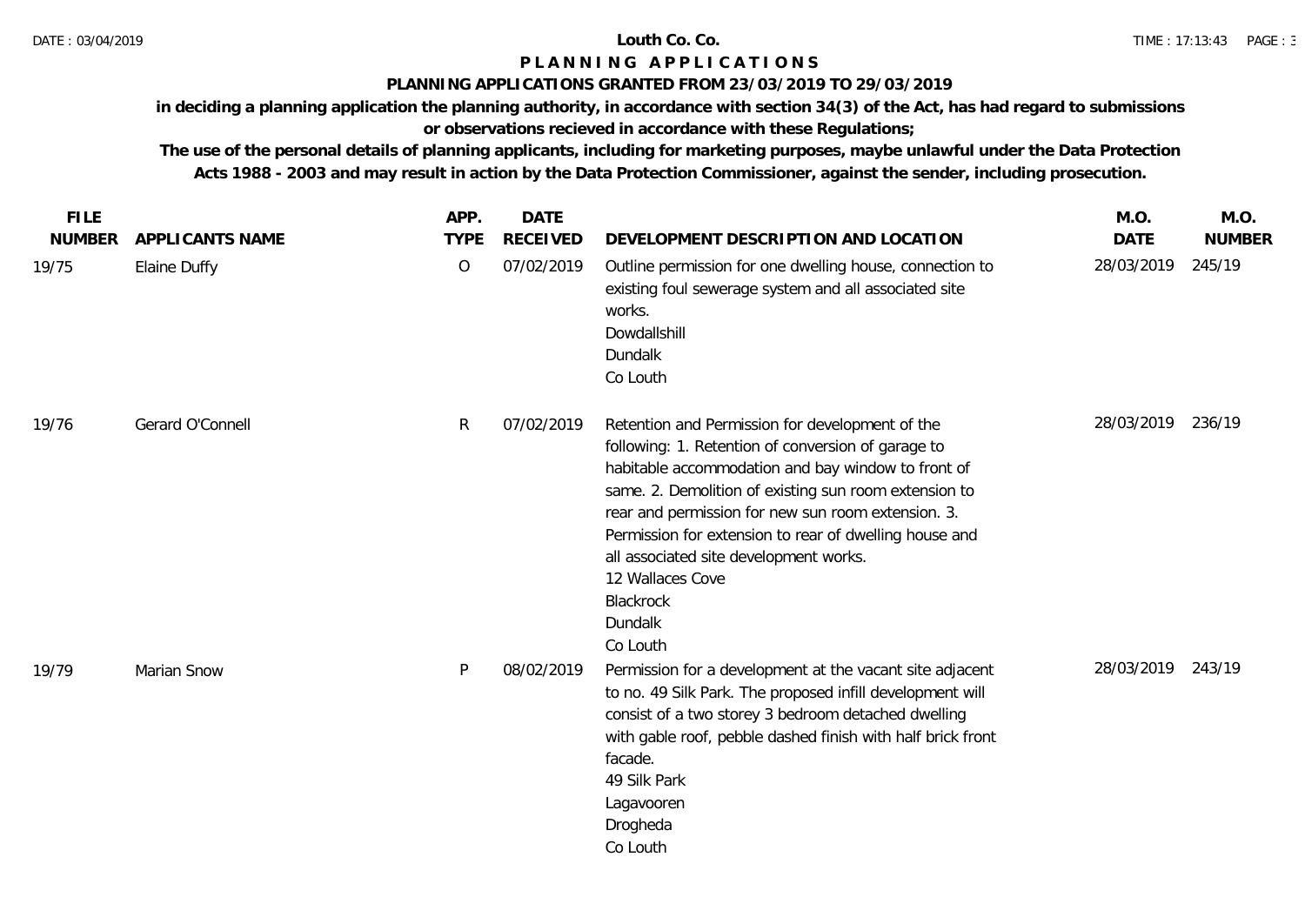## **PLANNING APPLICATIONS GRANTED FROM 23/03/2019 TO 29/03/2019**

**in deciding a planning application the planning authority, in accordance with section 34(3) of the Act, has had regard to submissions** 

# **or observations recieved in accordance with these Regulations;**

| <b>FILE</b>   |                     | APP.        | <b>DATE</b>     |                                                                                                                                                                                                                                                                                                              | M.O.       | M.O.          |
|---------------|---------------------|-------------|-----------------|--------------------------------------------------------------------------------------------------------------------------------------------------------------------------------------------------------------------------------------------------------------------------------------------------------------|------------|---------------|
| <b>NUMBER</b> | APPLICANTS NAME     | <b>TYPE</b> | <b>RECEIVED</b> | DEVELOPMENT DESCRIPTION AND LOCATION                                                                                                                                                                                                                                                                         | DATE       | <b>NUMBER</b> |
| 19/83         | Mark & Sandra Woods | R           | 11/02/2019      | Retention Permission for development to consist of<br>retention of agricultural entrance to lands and all<br>associated site development works.<br>Grove Road<br>Carlingford<br>Co. Louth                                                                                                                    | 28/03/2019 | 252/19        |
| 19/87         | John McEneaney      | E.          | 12/02/2019      | Extension of Duration for planning reg. ref. 13 167 -<br>Permission Consequent to the grant of outline pemission<br>planning reference No 09/589. The development will<br>consist of a dwelling house, waste water treatment<br>system & site development works.<br>Fieldstown<br>Monasterboice<br>Co. Louth | 28/03/2019 | 237/19        |
| 19/92         | Joe & Shelia Lyons  | P           | 13/02/2019      | Permission for development to consist of front extension<br>to dwelling house and all associated site works<br>Milestown<br>Kilsaran<br>Co. Louth                                                                                                                                                            | 28/03/2019 | 247/19        |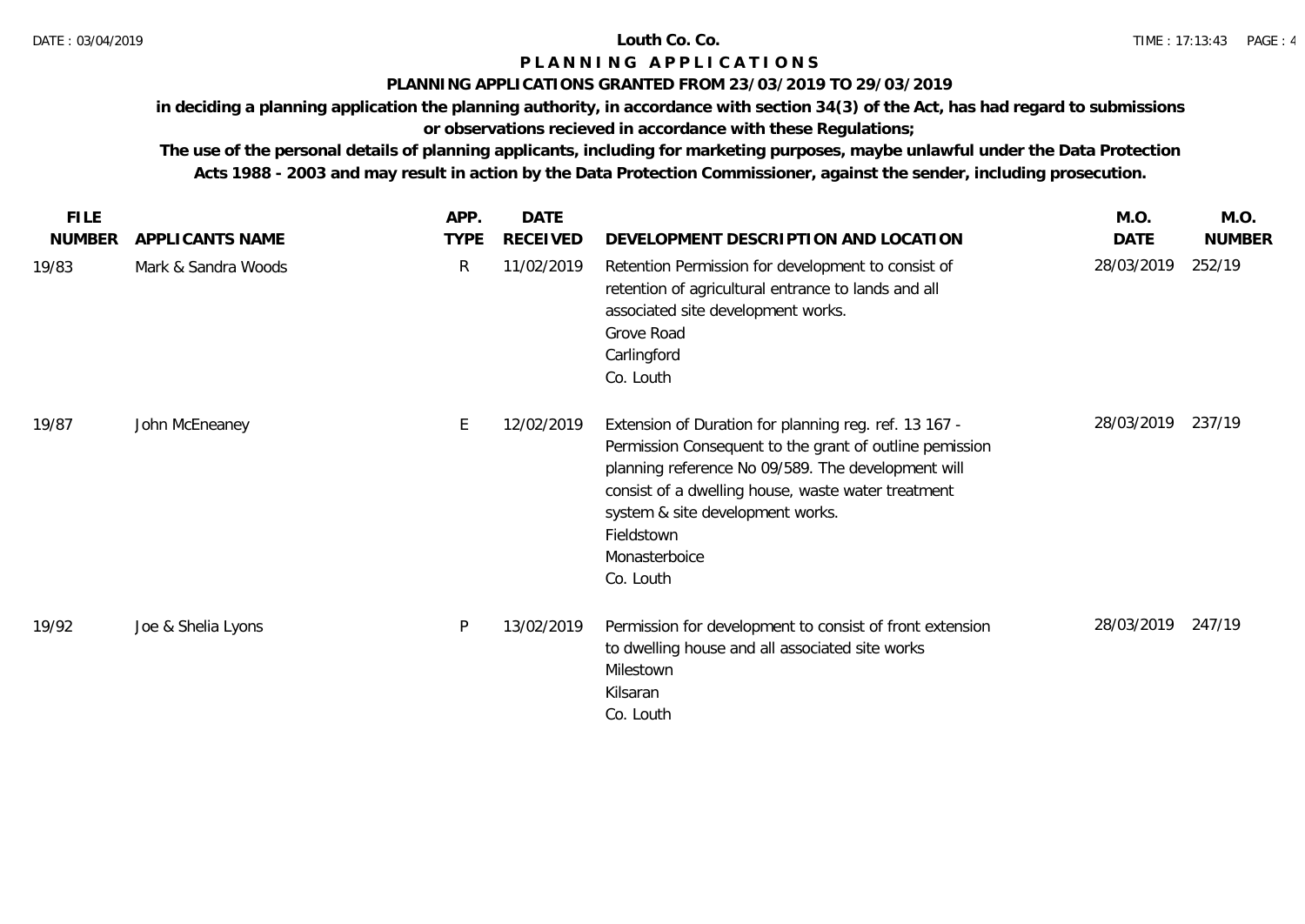## **PLANNING APPLICATIONS GRANTED FROM 23/03/2019 TO 29/03/2019**

**in deciding a planning application the planning authority, in accordance with section 34(3) of the Act, has had regard to submissions** 

# **or observations recieved in accordance with these Regulations;**

| <b>FILE</b>   |                   | APP.        | <b>DATE</b> |                                                                                                                                                                                                                                                                                                                                                                                                                                                              | M.O.       | M.O.          |
|---------------|-------------------|-------------|-------------|--------------------------------------------------------------------------------------------------------------------------------------------------------------------------------------------------------------------------------------------------------------------------------------------------------------------------------------------------------------------------------------------------------------------------------------------------------------|------------|---------------|
| <b>NUMBER</b> | APPLICANTS NAME   | <b>TYPE</b> | RECEIVED    | DEVELOPMENT DESCRIPTION AND LOCATION                                                                                                                                                                                                                                                                                                                                                                                                                         | DATE       | <b>NUMBER</b> |
| 19/94         | Hughes Transport  |             | 13/02/2019  | Extension of Duration for planning reg. ref. 14 436 for<br>development to consist of Permission for a proposed<br>logistic warehouse of 1352m2 in floor area and 11.062m<br>high with associated vechicular parking, new 2.4 high<br>paladdin boundary fence. New site entrance to existing<br>internal access road and all associated site development<br>works.<br>Site No. 2<br>Dundalk Loghistics Park<br>Xerox Technology Park<br>Dublin Road, Dundalk. | 28/03/2019 | 235/19        |
| 19/97         | Padraig Gollogley | P           | 13/02/2019  | Permission for development to consist of a first floor<br>side extension to an existing dwelling house and all<br>associated site development works.<br>39 Fane View<br>Blackrock<br>Dundalk<br>Co. Louth                                                                                                                                                                                                                                                    | 28/03/2019 | 230/19        |